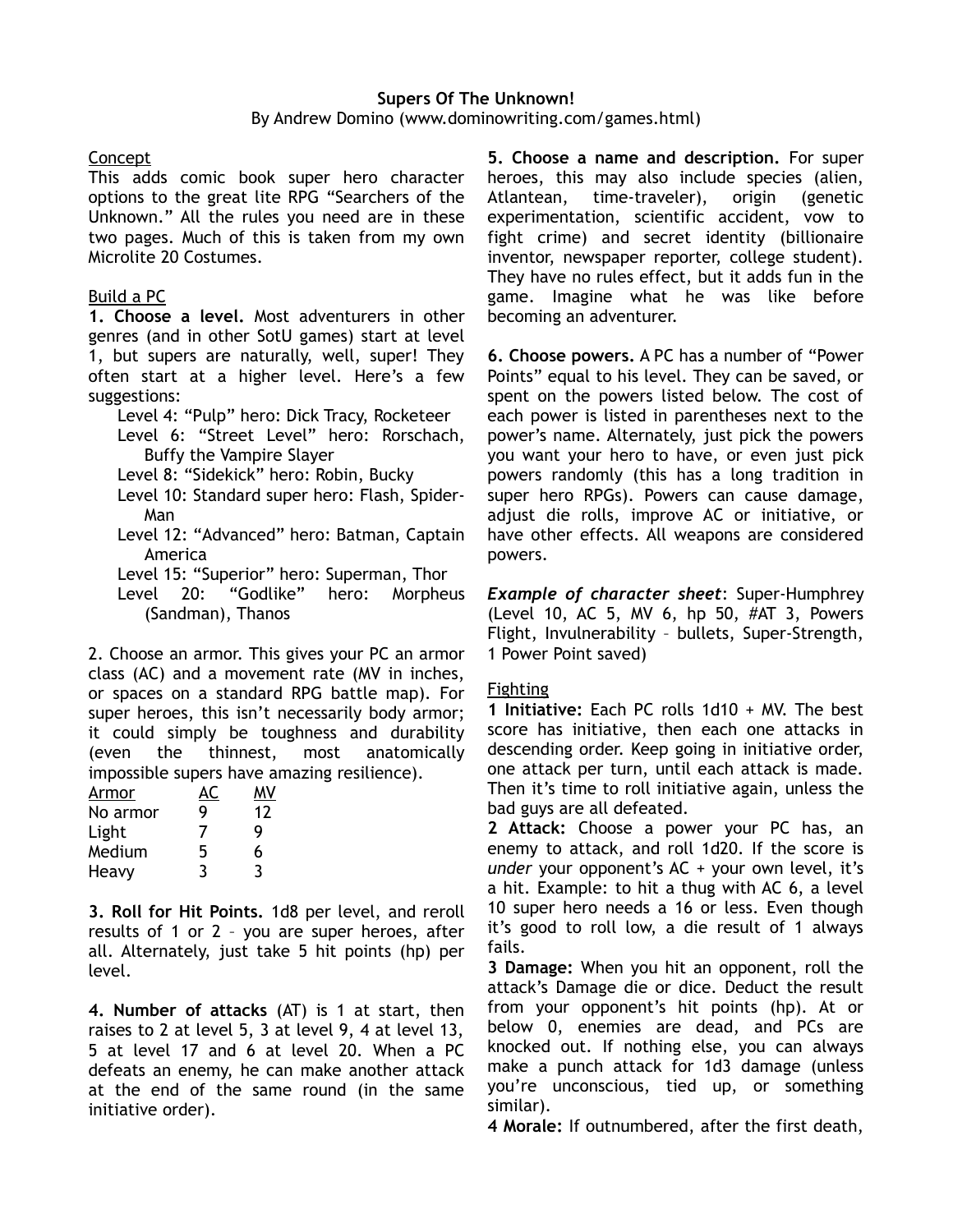and when reduced to  $\frac{1}{2}$  number of hit points (round down), enemies check for morale. If the result of a 1d10 roll is over the enemy's hit dice, he will withdraw or surrender to get a better position.

**5 Rest and bandages:** After that, all hit points are restored back their initial score. After all, hit points reflect the capacity to escape or withstand hits. If a PC has been sent below 0 hp, he may need a longer rest, because he's wounded. Super heroes never stay dead.

#### Adventure

**1 Stealth & stunts:** sneak past a sentry, hide in shadows, move silently, climb, swim, etc. For each such an action, roll 1d20 under the PC's level. So a 14th level hero must roll 14 or under to climb a cliff. For easier actions, the GM may choose 1d10 rather than 1d20. Even though it's good to roll low, a die result of 1 always fails.

**2 Saving throw:** when such a roll is needed for any reason, roll 1d20 under the PC's level +4. So a 7th level hero must roll under 11 to escape a psychic's hypnosis. This "level +4" rule applies to every other action which isn't covered by the stealth & stunts rule. Even though it's good to roll low, a die result of 1 always fails.

**3 Dangers:** If something could kill a normal man, like a fall, a fire or a trap, it does 1d8 points of damage. If it could kill a horse, 2d8. If it could destroy a tank, 4d8.

### Experience

Each time the PCs defeat an enemy (by fighting, outwitting, intimidating, etc.), they get 100 experience points per level or hit dice of the enemy, divided evenly between the heroes (drop any left over experience points). The number of experience points needed to level up is 2,000 x the current level (2,000 for level 2, 4,000 for level 3, 2,0000 for level 10, etc). Level 20 is the highest level a super hero can have. Gaining a new level means better rolls for fighting, saves and actions, and an additional Power Point that can be spent right away or saved.

And now, for sure, fight on!

## Powers

ADHESION (2): This power enables a character to cling to any surface without falling. It is used to climb vertically and upside down on walls and ceilings.

- ANIMATION (5): The character can bring inanimate objects like toys and puppets to life. Up to power rank number of objects can be animated at one time. Each will only perform one simple action the animator gives, like "attack," "distract," "search," etc. Each is controlled by the player with the animator character, and take their turn immediately after the animator. All animated objects have game information equal to ½ the original character's information (round down), but only cause 1 point of Damage each. They all last 1d6 turns (roll when using the power) before losing their "life." An animated object will also vanish if any successful attack is made against it. This power can be used PC level times per day.
- BAD LUCK (5): This power causes trouble for the hero's enemies. Once per turn, the character can name one enemy. Add +5 to all die rolls made by that enemy for that turn (since it is better to have a low die result).
- BINDING (1): This power fires a special barrier (on a successful missile/ranged attack) to restrain an enemy, like a net, a glue ball or a bubble of space. The Binding will imprison the target for 1d6 of turns (in combat) or minutes (outside of combat), though an enemy can try to break free with stealth & stunts roll.
- BODY ARMOR (special): Super heroes often have specially designed armor or enhanced physical endurance. Decrease the hero's AC by 1 per 3 Power Points spent on this power (minimum AC 0).
- BREATHE (1): A super character can survive underwater, in a vacuum like outer space or in a room full of gas without any ill effect for 1d6 hours.
- CALM (3): The character radiates peace and serenity in an area around him or her equal to power rank yards. The calming effect can be turned "on" or "off" at any time. While it is on, all characters (including the character with this power) have a penalty of +5 to rolls to attack or participate in any other activity that causes harm to someone (since it is better to roll low).
- CHANGE SHAPE (5): A character with this power can instantly transform his body and equipment into another shape for a number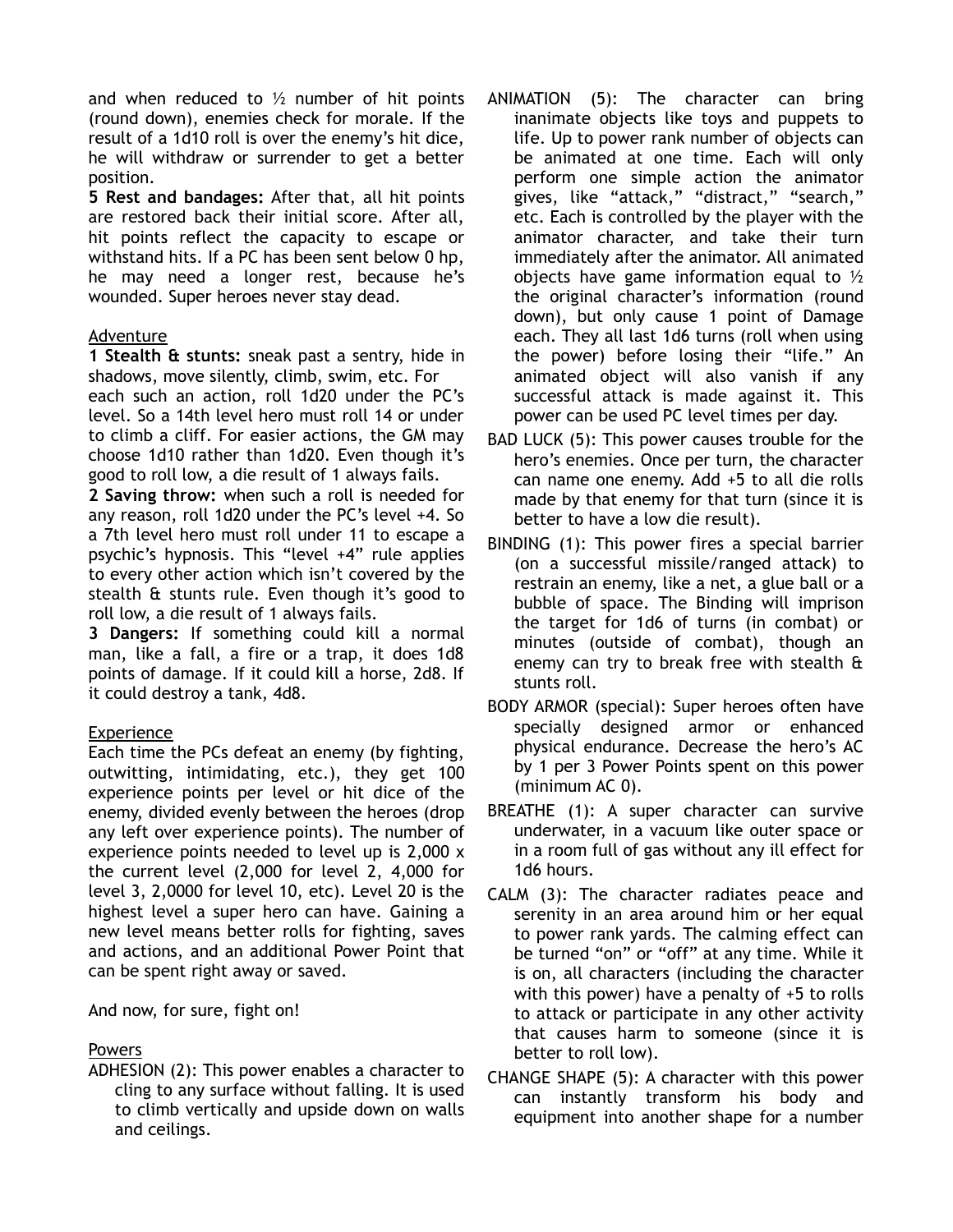of turns equal to PC level in a row. The character has no limit to the number of forms he can take, but he cannot change significantly in size. The hero does gain the new form's natural abilities (like a cat's claws or a prince's handsomeness), and can still speak and use his own other powers.

- CONTACTS (2): The character has an intricate network of informants and undercover agents who know what criminals are planning next, and have talents the hero does not. This power may also represent a high-tech computer system with scientific information and profiles of evildoers. Subtract -5 from non-combat die rolls the PC makes (since it is better to roll low). This can be done with a number of die rolls equal to PC level per day.
- CONTROL CREATURE (3): This power gives a character the ability to give "normal" commands to a creature or creatures of animal-level intellect that the character can see. The character can also speak to the creature or creatures in its own language. This power is active at all times, but creatures will not do anything that is obviously harmful to themselves. A character can control up to PC level x 10 creatures at one time.
- CONTROL PLANT (2): With this power, a character can boost the growth of vegetable and fungal life, causing vines to hold enemies for a number of turns/minutes equal to PC level, making roots dig tunnels under the ground, etc. There must be plant life growing in the area to use this power; it cannot make flowers step out of their pots and walk, for example.
- CORRUPT (1): This power enables characters to instantaneously burn, consume or decay objects with a touch, or infect them with disease. On a successful attack, you cause 1d6 Damage.
- COSMIC POWER (7): A character with this power is a focal point of the universe's essence. He is sensitive to any monumental changes to time and space, and possesses some of the primordial power that is used to form worlds. The character can fly, can fire a bolt of raw organic energy causing 3d10 Damage, and decreases his AC by -2 (to a minimum of 0). A cosmic character is responsible for protecting the stability of the universe and

my have to use the power in other ways, like healing others, establishing balance between warring races, and so on.

- DANGER SENSE (1): The Danger Sense super power gives the character warning of possible threats, like traps and attacking foes, within point-blank or short range via a mental "flash" of awareness. The character cannot be surprised in combat, and gains +1 to Initiative and -1 to AC (to a minimum of 0).
- DAZE (1): With a flash of light or a loud sound, the character can cause an enemy to pause for a moment. The opponent suffers a +1 penalty to all its rolls (except damage) on its next turn. This power can be used PC level times per day.
- DEATH TRANCE (2): A character with this power can slow his body's metabolic functions to a level where others think the character is dead. During the death trance, the character is getting full rest for purposes of healing, but is also fully aware of what is going on around him. The character cannot talk or otherwise act while in the trance, however. It lasts for any amount of time, and the character immediately returns to normal when the power is "turned off."
- DENSITY (3): You can make yourself into an immovable mass. Your AC decreases by -2 (to a minimum of 0). You also stay in place if someone else is trying to move you but you do not want to be moved, no matter how hard they are pushing or pulling.
- DRAIN LIFE (3): You can drink blood or absorb life-force. On a successful attack, you cause 1d6 Damage. You immediately regain a number of hit points equal to the amount of damage caused.
- DUPLICATION (7): The character creates one or more body doubles (up to a number equal to his power rank). Each looks and acts just like the original character, but will only perform one simple action the original character gives, like "attack," "distract," "search," etc. Each is controlled by the player with the original character, and take their turns immediately after the original character. The duplicates cannot create their own duplicates, and the original character cannot create more duplicates if any are already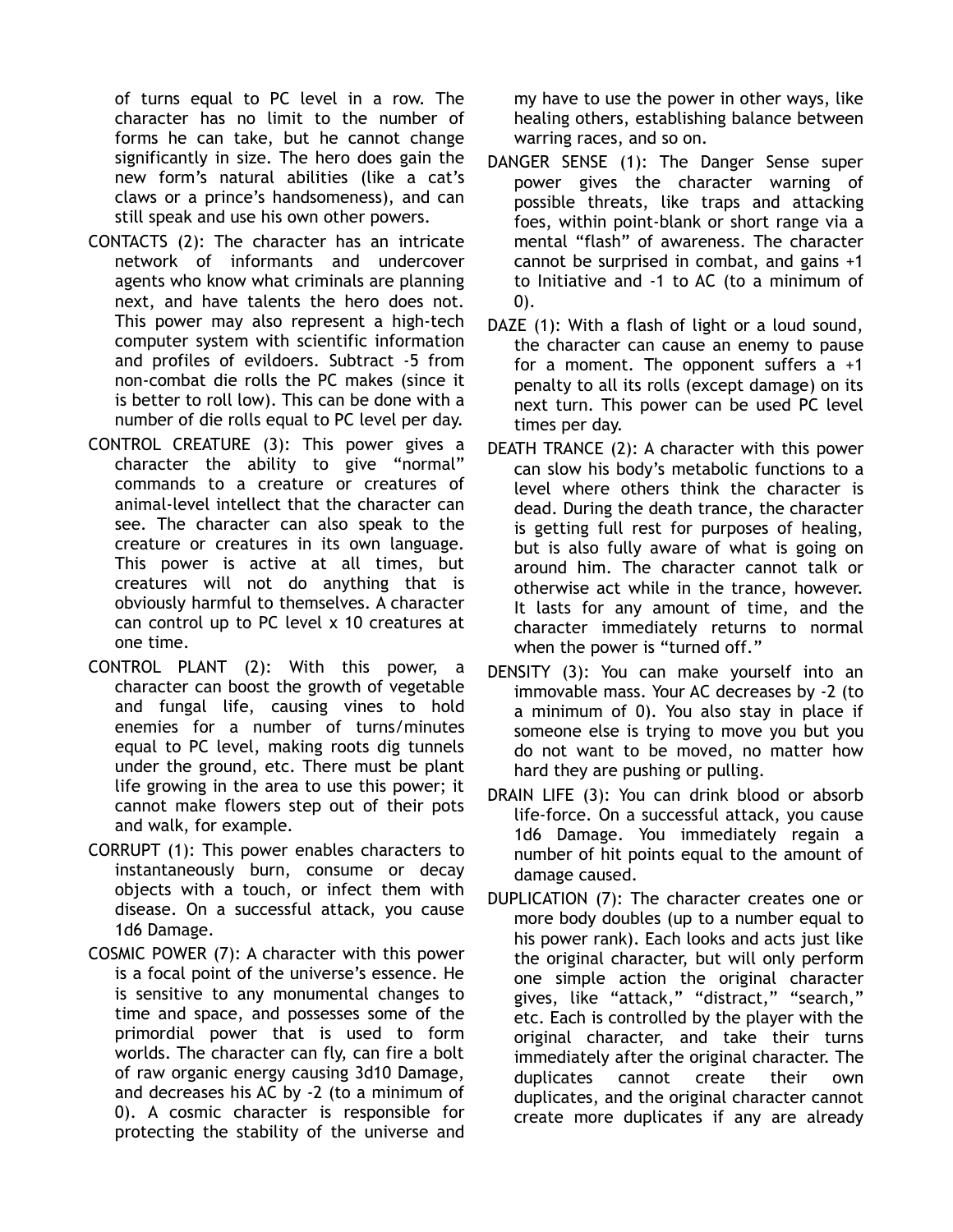present. All duplicates have character information equal to  $\frac{1}{2}$  the original character's information (round down). They all last 1d10 turns and disappear simultaneously. A duplicate will also vanish if any successful attack is made against it. This power can be used PC level times per day.

- ELECTRICITY (2): A character with this power can control the flow of electrical energy and can use it to shock others for 2d6 Damage, to increase/decrease the amount of light in a room, etc.
- ELEMENT BLAST (3): A character with this power can fire projectiles of one element (rock, ice, water, etc.) from his body, causing 2d8 Damage. This power must be selected once per element.
- ELEMENT BODY (3): A character with this power can physically cover his body head-to-toe with an element (stone, flame, lightning, swamp muck, ice, etc.). The PC's Armor Class decreases by -1 (to a minimum of 0) while in Element Body form, is naturally immune to the chosen element, and can "join" the element if it is available (a water body character can flow into a river, for example). This power must be selected once per element.
- EMPATHY (3): This character can sense and affect the emotions of one other character or creature, but does not know the motivation behind those emotions. This power is mainly used as a lie detector (to sense the true feeling behind what someone says) or as a method of intensifying an emotion (to raise the anger of a person to the point where he attacks, to help ease the pain another is feeling, etc.).
- ENERGY BLAST (3): This power sends a beam of pure supernatural force from some part of the character's body toward enemies. The blast can be pure light, evil magic, psychic shock waves, etc. It causes 3d6 Damage.
- ENHANCED SENSES (1 each): A character must purchase this power once per sense (sight, hearing, taste, smell, touch). It improves that sense to a supernatural level  $-$  the character can feel the ink on a page of print, can see tiny details across a crowded street, etc.
- ERASE (2): This power wipes the mind of another

creature or character, causing the individual to forget a single moment in time. This power can be used PC level times per day.

- EXPLOSION (2): Once per day, the character can release all of its superhuman energy at once, detonating like a living bomb. Every other object and creature (enemy, ally and bystander) suffers Damage equal to  $\frac{1}{2}$  the exploding PC's level (round down) in d6, in an area equal to 5 feet per PC level. For example, an exploding level 10 PC causes 5d6 damage to everything in 50 feet. The exploding character is unconscious and unable to act until the end of the combat.
- EXTRA LIMB (2): The character has another leg, arm, tail or other limb which acts exactly like any body part of its type.
- FLIGHT (1): This common power enables a character to fly. This can appear in many ways: wings, anti-gravity field, swinging by jungle vines, floating platform, etc.
- FORCE FIELD (5): This power sets up a transparent shield of protection around the character and allies. Everyone in the field decreases his AC by -1 (to a minimum of 0). It lasts for a number of turns per day equal to level of the PC with the power. The character with this power determines the force field's size and shape. The force field can be turned on and off instantaneously.
- GRAVITY CONTROL (2): The character can boost the gravity of an area equal to PC level yards in every direction. Objects or creatures in the air immediately fall, suffering Damage equal to 1d6 per 10 feet they fall. You also stay in place if someone else is trying to move you but you do not want to be moved, no matter how hard they are pushing or pulling.
- GROW (3): Characters can increase in height to any size at will. Your punches cause 1d8 Damage.
- IMAGE (2): The character can create a mental illusion or nightmare in another's mind. The picture seems completely real (it moves, makes noise, etc.) but cannot cause actual damage. The target of the illusion can attempt to "disbelieve" the image on a successful saving throw. It lasts a number of turns/minutes equal to PC's level.

IMMORTAL (40): You cannot be killed, and may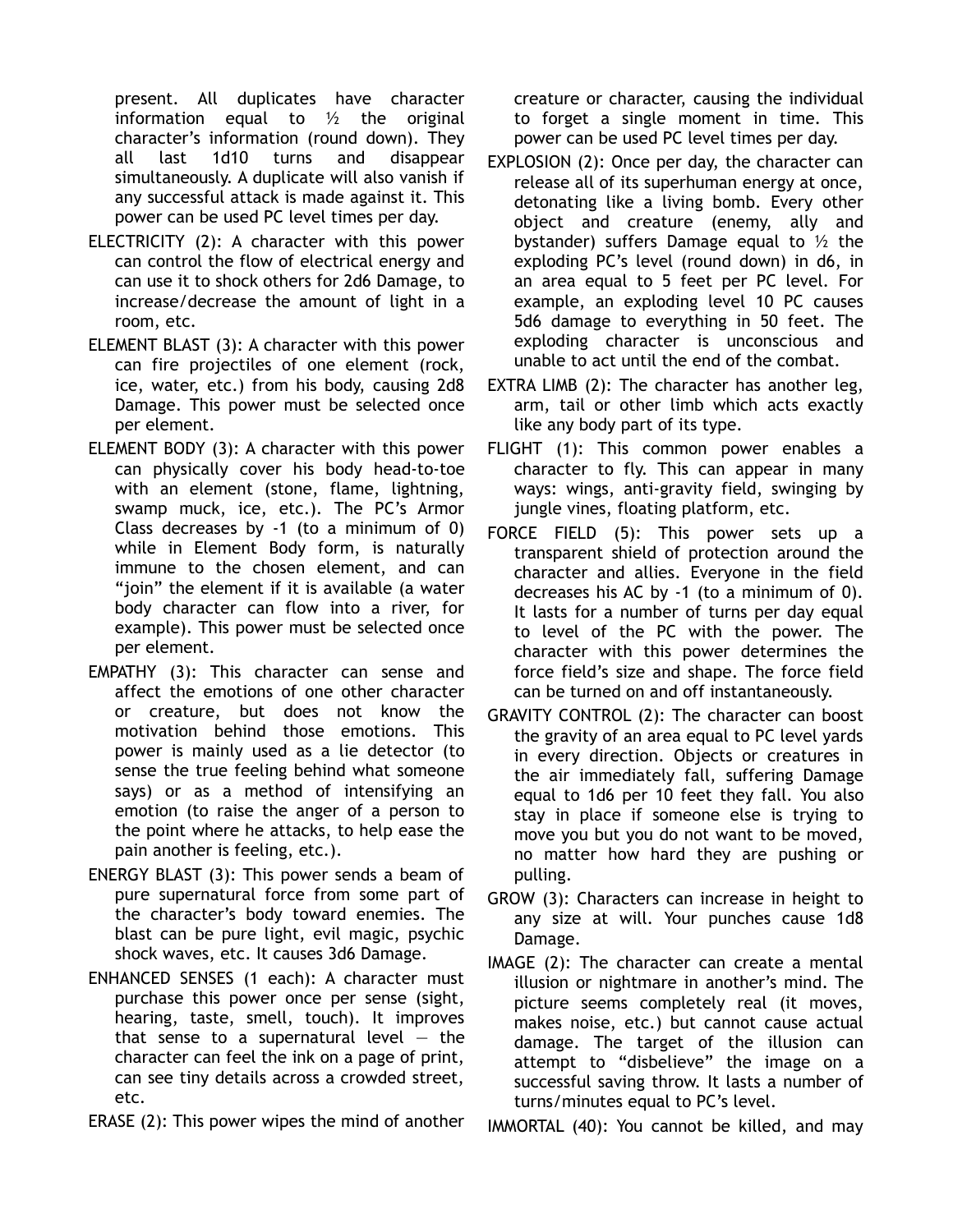have lived for centuries or millenia already. If you are reduced to 0 (zero) hit points or less, you are out of action for the remainder of the battle, but will be fully recovered immediately after the battle. Also, double your PC level when making any die roll that uses level (attacks, stealth & stunts, saving throws). This second ability can only be used PC level times per day.

- INFRA-RED VISION (1): The character can see into the infra-red spectrum (i.e., see in the dark) as far as the character can see in normal light.
- INTIMIDATE (1): The character is especially terrifying or disturbing. Subtract -5 from all die rolls when this power is appropriate (since it is better to roll low).
- INVENTING (3): The character is a genius at coming up with a device that solves a problem and saves the day. Make a stealth & stunts roll. On a success, the character has invented a useful device. This power is mostly useful to move the plot forward, so to prevent characters from simply inventing their way out of every problem, inventions made with this power only work once before falling to pieces, and only one invention can be made per day.
- INVISIBILITY (2): This power turns a character invisible to the naked eye. Any items or clothing the character is touching will also become invisible. The character will still leave footprints, make noise, etc.
- INVULNERABILITY (5): This power makes a character nearly invincible. When a character with this power is created, the player must choose one material for the character to be invulnerable to, such as magic, poison, bullets, lasers, etc. All attacks with the chosen material have no effect on the character. A character can be invulnerable to more than one material, but each must be purchased separately.
- JUMP (1): The character can leap the length of a city block and can land with enough force to cause 1d6 Damage, if he wishes.
- LEADERSHIP (3): This character has a legion of nameless minions that obey his every order, or is so inspiring he makes his allies better. On this character's turn, the hero can name one type of die roll (a particular activity

using stealth & stunts, a type of attack, damage, etc.). All allies of the character, but not the character himself, add +5 or subtract -5 to the die roll (whichever is better for the heroes) until the character with Leadership's next turn. This ability can be used a number of turns per day equal to the level of the PC with this power, though the turns do not have to be in a row.

- LUCK (7): You are incredibly fortunate, or you are prepared with a tool or idea for any situation. Roll a second die whenever you fail an attack, stealth & stunts or saving throw (but not damage) roll, and take the better result.
- MAGNETISM (3): This power gives a character control over magnetic force. Metallic items can be manipulated at will in any direction and at any speed, causing on average 2d8 Damage.
- MARTIAL ARTS MASTERY (5): You are trained in dozens of combat forms, or know one martial art so well you can achieve supernatural levels of achievement in it. The hero's AC decreases by -2 (to a minimum of 0) and initiative increases by +2. Subtract -3 from attack rolls when unarmed or using martial arts weapons (since it is better to roll low).
- METAL BODY (3): This power enables a character to sheathe his or her entire body in a thick coat of steel. The PC's AC decreases by -3 (to a minimum of 0). The hero can still act as he normally would, as he is not affected by the weight of the metal body.
- MIMIC (7): The character can exactly imitate a single skill, super power or other ability of any one creature or character, as long as he or she is able to observe the skill, power or ability for one turn before mimicking it. A character can only mimic one ability at a time, and only for a number of turns (in combat) or minutes (outside of combat) equal to his PC level.
- MIND CONTROL (5): The character can attempt to dominate the mind of a single target of human-level intellect. The target can make a stealth & stunts roll to resist. If the target's roll fails, the target is completely under control of the mind controlling character for a maximum number of turns equal to  $\frac{1}{2}$  PC level (round up). It can make attacks against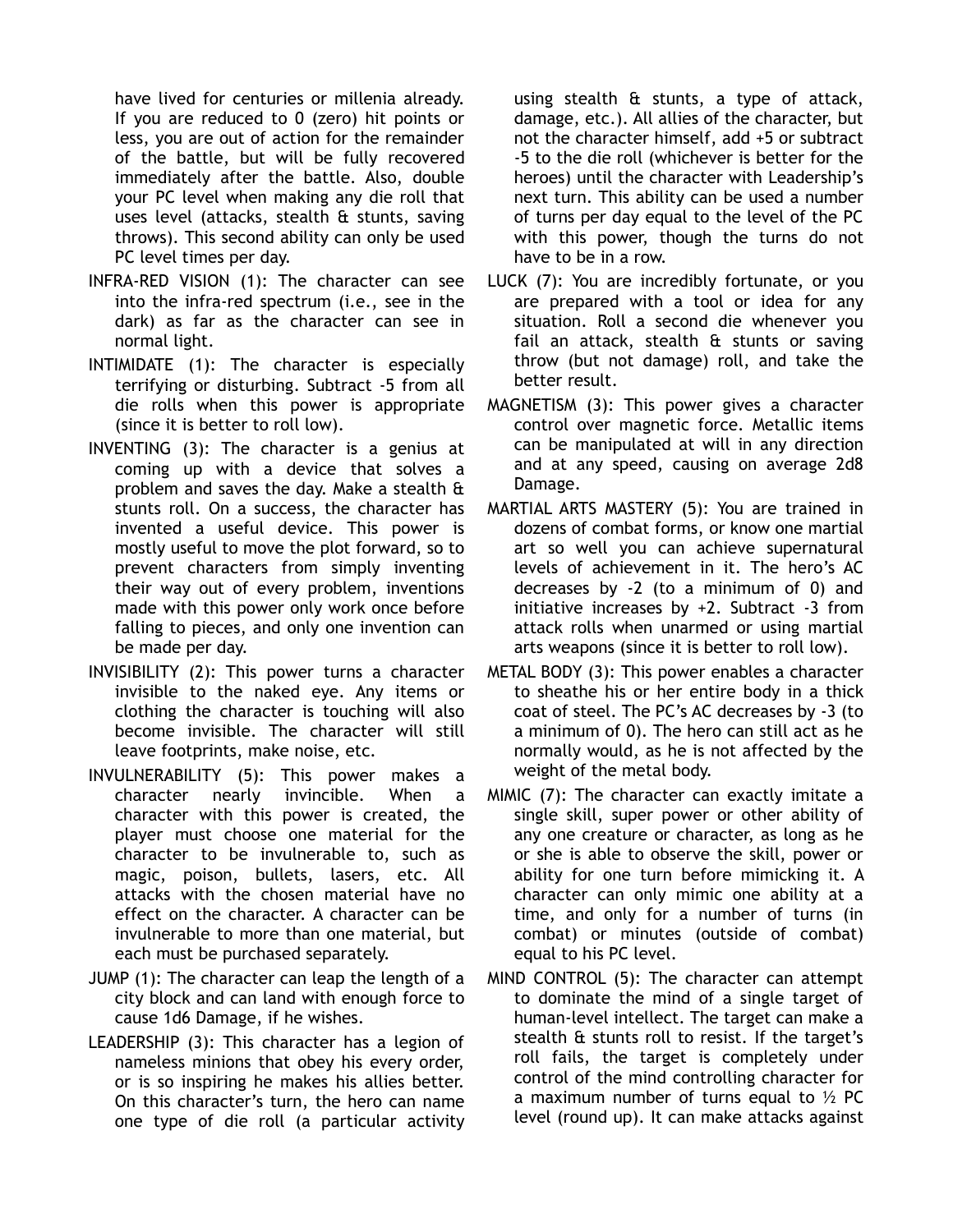allies, though the target will not do anything suicidal, like walk off a bridge. This power can only be used against one target at a time. The character that is mind-controlled can make a stealth & stunts roll each turn to end the control.

- OBLIVIOUS (2): The character is unfamiliar with the world's customs, is able to "break the fourth wall" of comic books, or is so thickheaded he doesn't realize what he's doing is wrong or strange. This power can be used to retry a failed attack, stealth & stunts or saving throw attempt, or even to try and avoid suffering the effects of a successful attack against the character. Roll 1d6: on a 4 to 6, the result of the die roll is favorable to the hero (an attack by the character hits after all, or the character fails to be controlled by an enemy who made a successful die roll). On a 2 or 3, the action takes place like it normally would have. On a result of 1, the result of the die roll is utter failure for the hero. This power can be attempted any number of times per day, but only used successfully (with a roll of 4 or better) 3 times per day +1 time every 5 levels (level 5, 10, 15, etc.). This power is useful for silly heroes, or characters from alien worlds.
- PARALYZE (7): The character "freezes" an opponent by covering them in ice, turning them to stone, etc. On a successful attack roll, the target is paralyzed for a number of turns equal to  $\frac{1}{2}$  PC level (round up), and can take no actions until the paralysis ends.
- PHASE (3): A Phasing super character can pass through any and all barriers and walls, including supernatural ones, with no ill effects. The hero's AC decreases by -1 (to a minimum of 0).
- POWER ABSORPTION (5): This power draws the energy from a super character and gives the absorber one of the target's powers for a number of turns equal to PC level (on a successful stealth & stunts roll). The target loses the use of that power while the absorber has it. A character can absorb only one powers at one time, and cannot actually use the absorbed power. The character must name the power to be absorbed before any attempt to absorb a power is made. The character does not have to actually touch

the target to absorb a power.

- PRECOGNITION (3): You have knowledge of the immediate future, though circumstances are always changing and your knowledge isn't perfect. Instead of taking your turn, you can declare one event that just happened instead did not happen, and all effects of that action are nullified. In effect, your character sees the results of the activity and realizes the best course of action. This power might be used to "undo" a character's death (so the character does not lose hit points from the most recent attack against him or her), to prevent a character from saying something wrong, or to attempt a skill roll a second time. To attempt to "undo" an event, you lose your turn and must succeed at a stealth & stunts roll. This power can be used, succeed or fail, ½ PC level times per day (round up).
- PROTECTED SENSES (1 each): The character can shield his or her eyes, ears or nose and throat from any harmful effects (like poison, blinding light or toxins). This power must be selected once for each of sight, hearing or smell and taste.
- PSYCHIC TRAVEL (5): A character using this power can step from his body into the mind of a willing or unconscious target and interact as he would normally with the visions and images he encounters. Alternately, the character can psychically leave his body and travel invisibly anywhere he would like to go. His body remains in place where it was left, but cannot act. If either version of the super character (the psychic form or the inactive physical body) is knocked out of action, the character is entirely knocked out of action. This power is often used to search and battle mental illnesses, or to learn secrets which are otherwise hidden. This power lasts a number of turns (in combat) or minutes (outside of combat) equal to PC level.
- REGENERATION (3): The super character can regrow body parts and heal wounds almost instantaneously. He will regain 1d6 hit points at the beginning of each of his turns, even in the middle of combat.
- RESIST ATTACK (2): The character has mental and physical defenses against one specific type of attack (fire, cold, psychic invasion,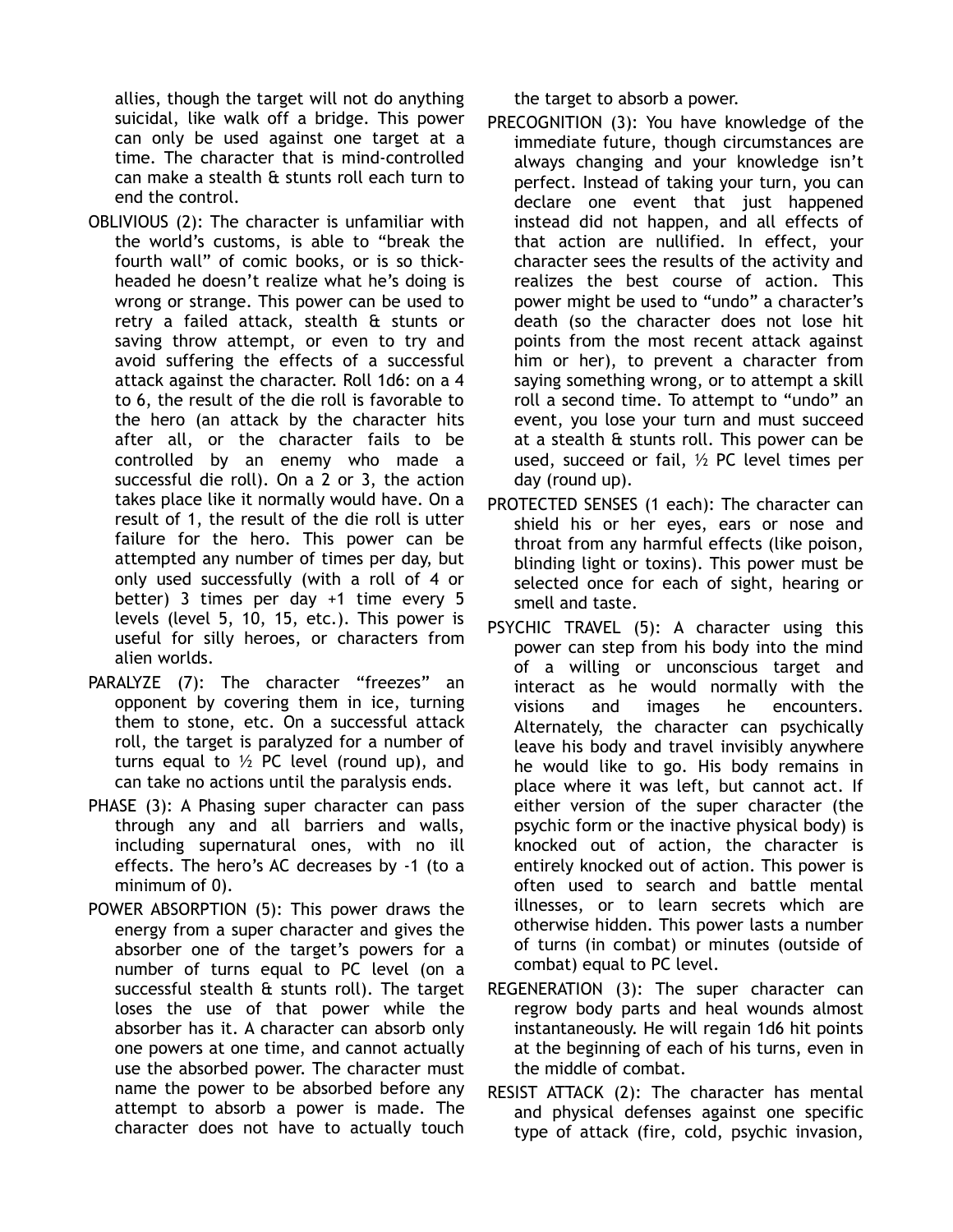vampirism, magic, etc.). Any time the character suffers damage from that type of attack, the number of hit points the character loses is reduced by 1d4. A character can resist more than one type of attack, but each must be purchased separately.

- SHRINK (3): Characters can decrease in height to any size at will. The hero's AC decreases by -1 (to a minimum of 0).
- SLEEP (3): The character can put another individual to sleep instantly on a successful stealth & stunts roll. The target falls asleep for a number of turns (in combat) or minutes (outside of combat) equal to the PC's level, but any physical harm to the target will fully wake them instantly.
- SONIC WAVE (2): This power sends a pulse of sound at enemies. It causes 2d6 Damage. Characters injured by the wave are deaf on their next turn.
- STEALTH (2): The character is a master of stealth, able to perfectly mimic another's voice and mannerisms, hide in the shadows, and/or slip into or out of somewhere without making a sound. Subtract -5 from all die rolls when this power is appropriate (since it is better to roll low).
- STRETCH (3): The character can physically elongate to reach long distances quickly, capture an enemy by wrapping around the foe, spread into a thin sheet to fit under closed doors, etc. The character can stretch a limb up to PC level x 2 feet at one time.
- SUGGESTION (2): Concepts that can be summarized in a phrase can be mentally "hinted" to another ("you are sick," "there were footsteps outside last night," etc.). This power cannot force a character to make an action of any kind, but a failed stealth + stunts roll by the target will lead the target to fully believe what was suggested.
- SUMMON (7): The character conjures forth a single powerful creature. It will only perform one simple action the summoner character gives, like "attack," "distract," "search," etc. It is controlled by the player with the summoner character, and takes its turn immediately after the summoner. The summoned creature has character information equal to  $\frac{1}{2}$  the original

character's information (round down). It lasts 1d10 turns before disappearing, and will also vanish if any successful attack is made against it. This power can be used PC level times per day.

- SUPER-AGILITY (3): The character is especially flexible and quick. Subtract -5 from all die rolls when this power is appropriate (since it is better to roll low).
- SUPER-CHARGE (3): The character can draw on his or her life-force and put it all into a single attack. On a successful attack, double the Damage result before applying it to the enemy. This power can be combined with any attack. It can only be successfully used a number of times per day equal to  $\frac{1}{2}$  PC level (round up).
- SUPER-CHARISMA (2): The character is naturally charming and seductive, thanks to training or pheromones. Subtract -5 from all die rolls when this power is appropriate (since it is better to roll low).
- SUPER-INTELLIGENCE (3): The character is especially smart and clever. Subtract -5 from all die rolls when this power is appropriate (since it is better to roll low).
- SUPER-SPEED (7): A character with this power can run, swim or fly (if capable) faster than any normal person. The character's AC decreases by -2 (to a minimum of 0), initiative improves by +4, and MV increases by 6.
- SUPER-STRENGTH (3): The character is especially tough and strong. Subtract -5 from all die rolls when this power is appropriate (since it is better to roll low). His punches cause 1d6 damage.
- SWIMMING (1): The character can move underwater as fast as he or she can on land. This power also allows the character to breathe underwater.
- TECHNICAL MANIPULATION (1): The character can psychically enter and manipulate computers, vehicles and other mechanical or electronic systems (on a successful stealth + stunts roll). The character must be able to physically see the target technology before attempting to manipulate it.
- TELEKINESIS (3): This power enables a character to lift or move an object with a successful attack roll. Telekinesis can be used to